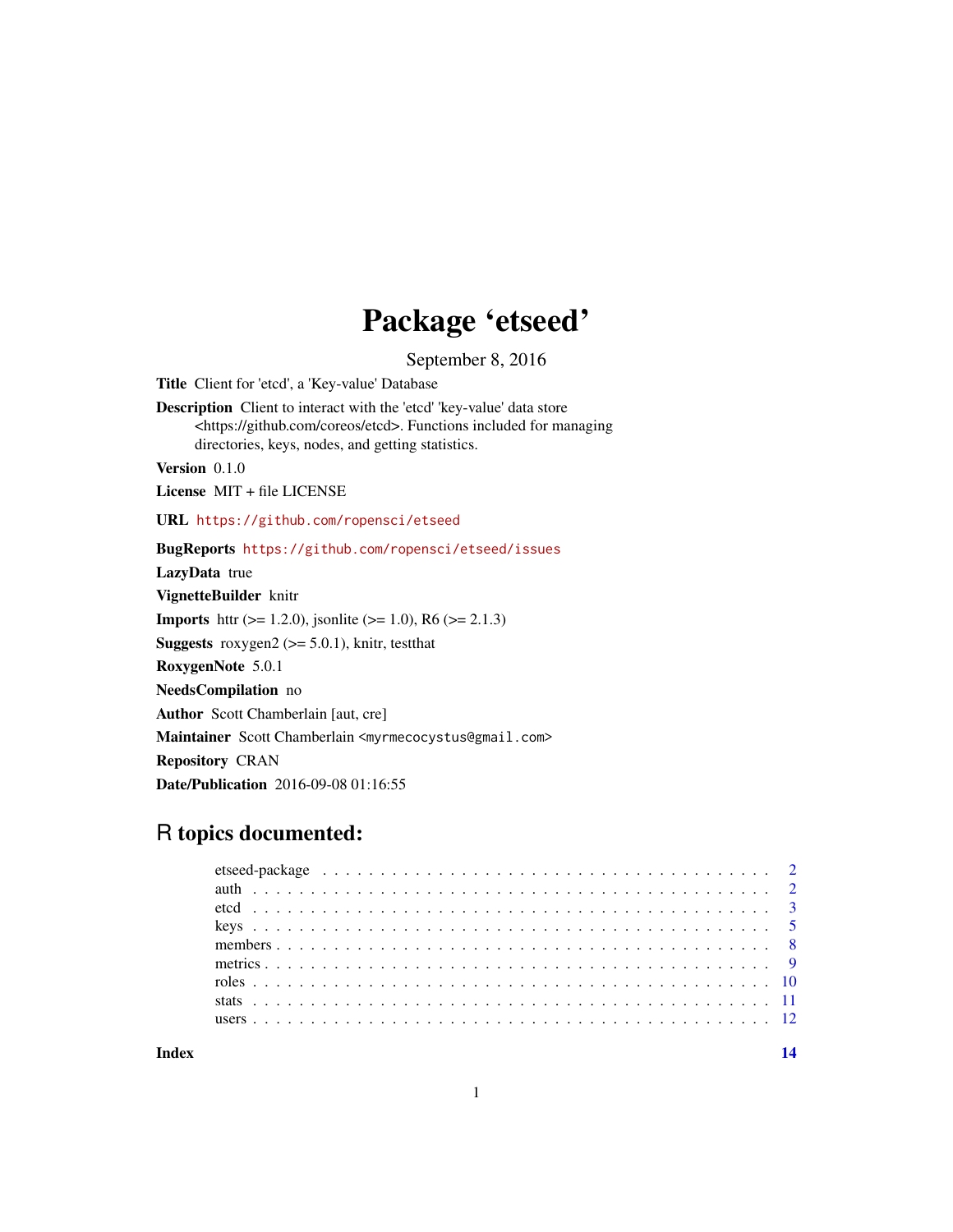<span id="page-1-0"></span>etseed-package *etcd client for R*

#### Description

etcd client for R

#### etcd keys

Note that all keys have to be prefixed by a forward slash (/)

#### Author(s)

Scott Chamberlain <myrmecocystus@gmail.com>

<span id="page-1-1"></span>auth *etcd authentication - auth control*

#### Description

etcd authentication - auth control

#### Arguments

auth\_user, auth\_pwd (character) Username and password for the authenticated user, the root user ... Further args passed on to [GET](#page-0-0), [PUT](#page-0-0), or [DELETE](#page-0-0)

#### Value

see return for each method

#### Methods

- auth\_status: get authentication status, returns single boolean, TRUE indicates authentication enabled, and FALSE authentication disabled
- auth\_enable: enable authentication, returns single boolean, TRUE indicates authentication enable request worked
- auth\_disable: disable authentication, returns single boolean, TRUE indicates authentication disable request worked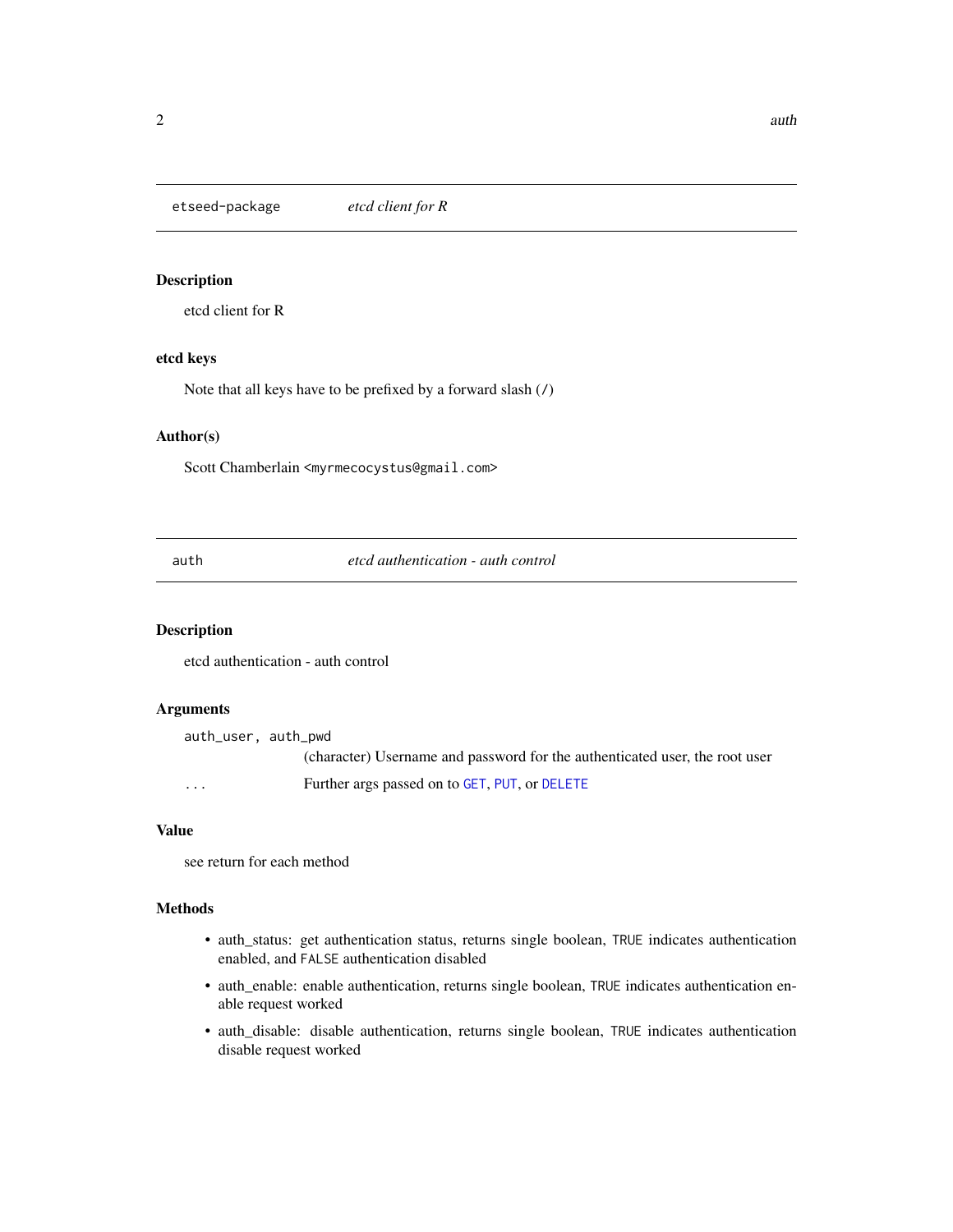#### <span id="page-2-0"></span>etcd 3

#### Examples

```
## Not run:
# make a client
cli \leftarrow etcd()# check authentication status
cli$auth_status()
# enable authentication
cli$auth_enable("root", "pickbetterpwd")
# woops, if you got error about root user, craeate one first
cli$user_add(user = "root", password = "pickbetterpwd")
# disable authentication
cli$auth_disable("root", "pickbetterpwd")
# check again, now disabled
cli$auth_status()
# Users
# Add user
cli$user_add("jane", "janepwd", "root", "pickbetterpwd")
# List users
cli$user_list()
# Get a single user
cli$user_get("root")
cli$user_get("jane")
# Delete user
cli$user_delete("jane", "root", "pickbetterpwd")
## End(Not run)
```
etcd *etseed client*

#### Description

etseed client

#### Usage

 $etcd(host = "127.0.0.1", port = 2379, api_version = "v2",$ allow\_redirect = TRUE, scheme = "http")

#### Arguments

| host | (character) Host url. Deafault: 127.0.0.1 |
|------|-------------------------------------------|
| port | (character/numeric) Port. Default: 2379   |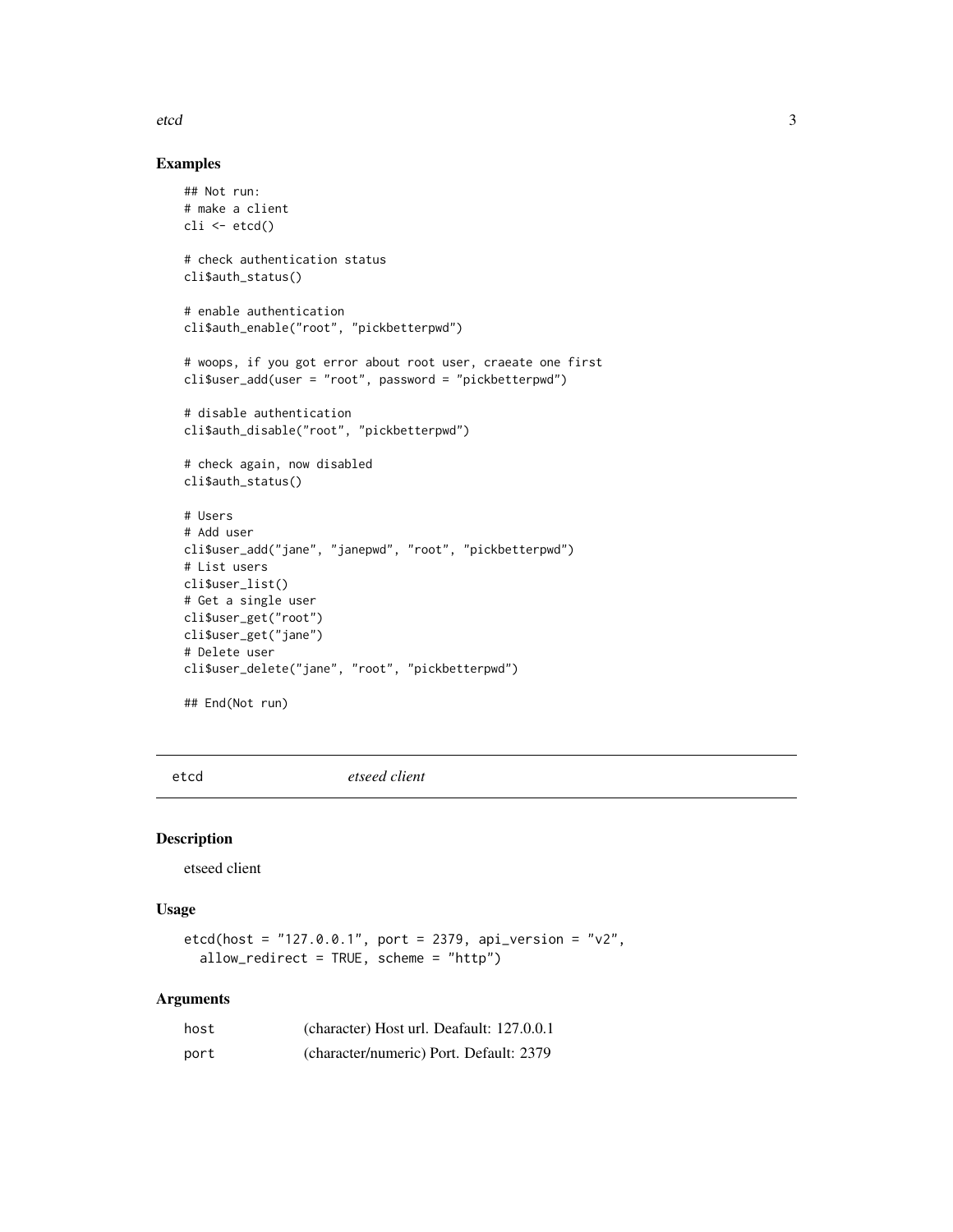<span id="page-3-0"></span>

| api_version | (characrter) etcd API version. Default: 'v2'                 |
|-------------|--------------------------------------------------------------|
|             | allow_redirect (logical) Allow redirects? Default: TRUE      |
| scheme      | (character) http scheme, one of http or https. Default: http |

#### Details

etcd creates a R6 class object. The object is not cloneable and is portable, so it can be inherited across packages without complication.

etcd is used to initialize a client that knows about your etcd instance, with options for setting host, port, etcd api version, whether to allow redirects, and the http scheme.

#### Value

Various output, see help files for each grouping of methods.

#### etcd methods

#### **Methods**

ping() ping the etcd server version() check the etcd version keys() list keys, see also [keys](#page-4-1) key() get a key, see also [keys](#page-4-1) create() create a key, see also [keys](#page-4-1) delete() delete a key, see also [keys](#page-4-1) update() update a key, see also [keys](#page-4-1) create\_inorder() create a key in order, see also [keys](#page-4-1) metrics() see metrics, see also [metrics](#page-8-1) [stats](#page-10-1)() see stats, see also stats user\_add() add a user, see also [users](#page-11-1) user\_list() list users, see also [users](#page-11-1) user\_get() get a user, see also [users](#page-11-1) user\_delete() delete a user, see also [users](#page-11-1) member\_list() list members, see also [members](#page-7-1) member\_add() add a member, see also [members](#page-7-1) member\_change() change a member, see also [members](#page-7-1) member\_delete() delete a member, see also [members](#page-7-1) role\_add() add a role, see also [roles](#page-9-1) role\_list() list roles, see also [roles](#page-9-1) role\_get() get a role, see also [roles](#page-9-1) role\_delete() delete a role, see also [roles](#page-9-1) auth\_status() authentication status, see also [auth](#page-1-1) auth\_enable() enable authentication, see also [auth](#page-1-1) auth\_disable() disable authentication, see also [auth](#page-1-1)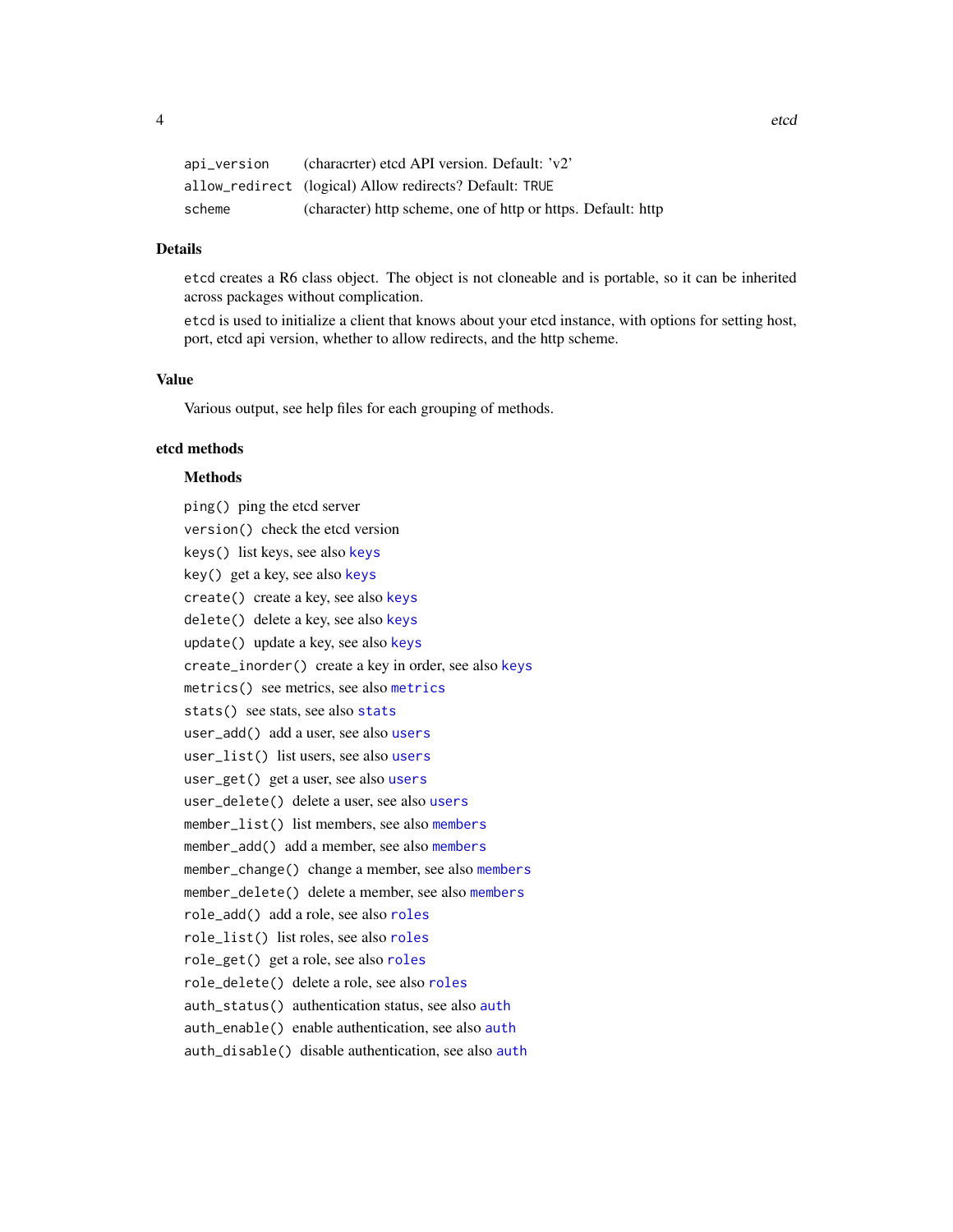#### <span id="page-4-0"></span>keys 5

#### Examples

```
## Not run:
# make a client
\operatorname{cli} <- \operatorname{etcd}()# ping
## ping to make sure it's up
cli$ping()
# version
## get etcd version information
cli$version()
# etcd variables
cli$host
cli$port
cli$api_version
cli$allow_redirect
cli$scheme
# set a different host
etcd(host = 'stuff.com')
# set a different port
etcd(host = 3456)# set a different etcd API version
etcd(host = 'v3')# set a different http scheme
etcd(scheme = 'https')
# don't allow redirects
etcd(allow_redirect = FALSE)
## End(Not run)
```
<span id="page-4-1"></span>keys *List a key or all keys*

#### Description

List a key or all keys

#### Arguments

| kev       | (character) A key name. Optional.                                      |
|-----------|------------------------------------------------------------------------|
| value     | Any object to store. Required for create, update, and delete functions |
| recursive | Whether to do recursive something???                                   |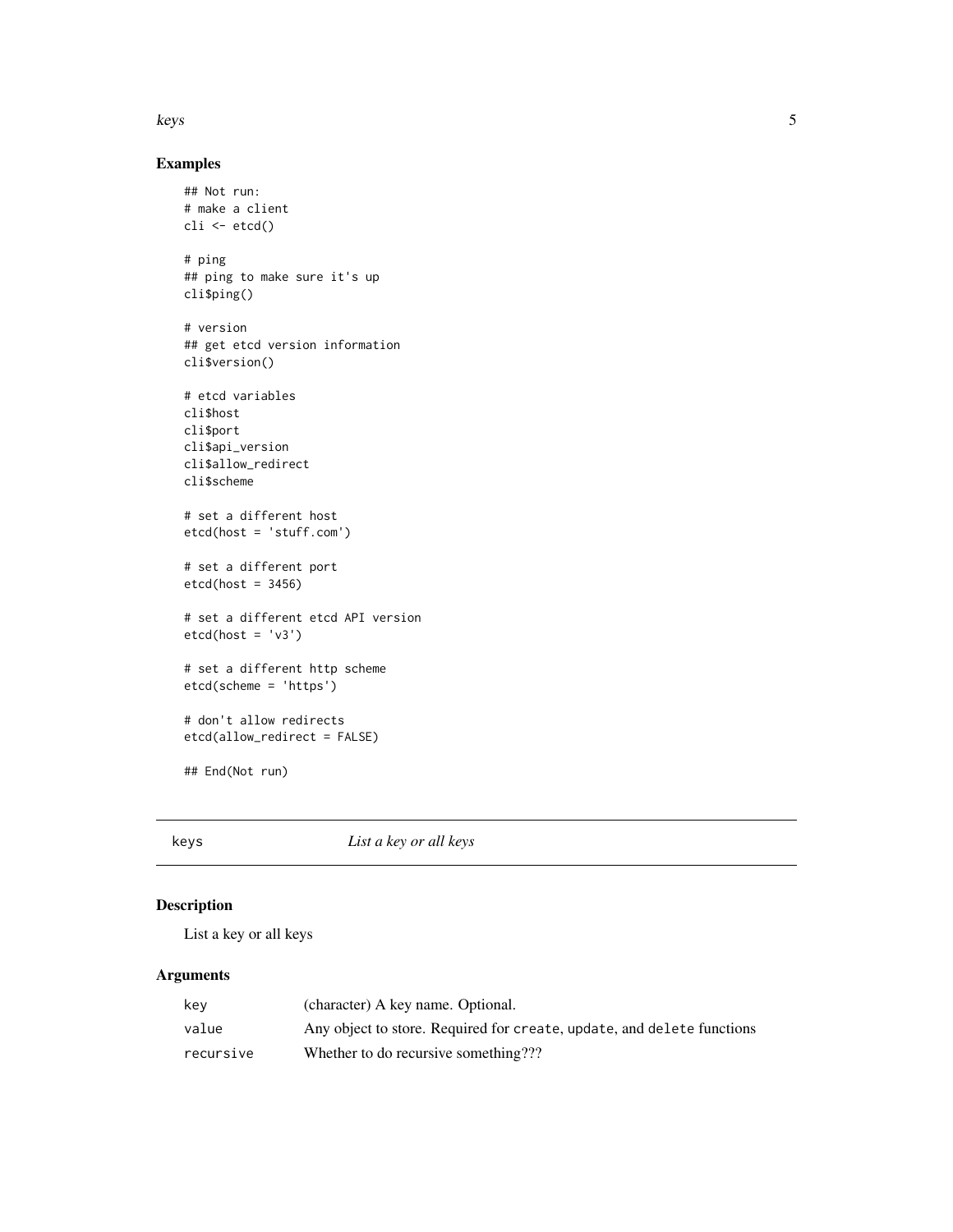<span id="page-5-0"></span>

| sorted     | Whether to return sorted or not.                                  |
|------------|-------------------------------------------------------------------|
| prevValue  | (character) Previous value to match against.                      |
| prevIndex  | (integer) Previous index to match against.                        |
| ttl        | (integer) Seconds after which the key will be removed.            |
| dir        | (logical) Whether to crate or delete a directory or not           |
| wait       | (logical) Whether to wait or not for a key change. Deafult: FALSE |
| wait_index | (integer) Index to wait until                                     |
| $\ddots$   | Further args passed on to GET                                     |

#### Value

All return a list, with named slots 'action' and 'node'. If the key previously existed, or is deleted, or updated, you get an addition slot 'prevNode'. The action slot tells you what action you took. the 'node' slot gives the key name, its value, a 'modifiedIndex' and a 'createdIndex'

#### Methods

- key: get a single key
- keys: get all keys
- create: create a key
- create\_in\_order: create a key in order
- update: update a key
- delete: delete a key

#### **Headers**

You can get header info on requests via curl options like key("/mykey", config = verbose()), but make sure to load httr first. Headers include in particular three useful ones that provide global information about the etcd cluster that serviced a request:

- X-Etcd-Index: the current etcd index as explained above. When request is a watch on key space, X-Etcd-Index is the current etcd index when the watch starts, which means that the watched event may happen after X-Etcd-Index.
- X-Raft-Index: similar to the etcd index but is for the underlying raft protocol
- X-Raft-Term is an integer that will increase whenever an etcd master election happens in the cluster. If this number is increasing rapidly, you may need to tune the election timeout. See the tuning ([https://github.com/coreos/etcd/blob/master/Documentation/](https://github.com/coreos/etcd/blob/master/Documentation/tuning.md) [tuning.md](https://github.com/coreos/etcd/blob/master/Documentation/tuning.md)) section for details.

#### Setting a key from file

Note that setting a key from a file is not working yet.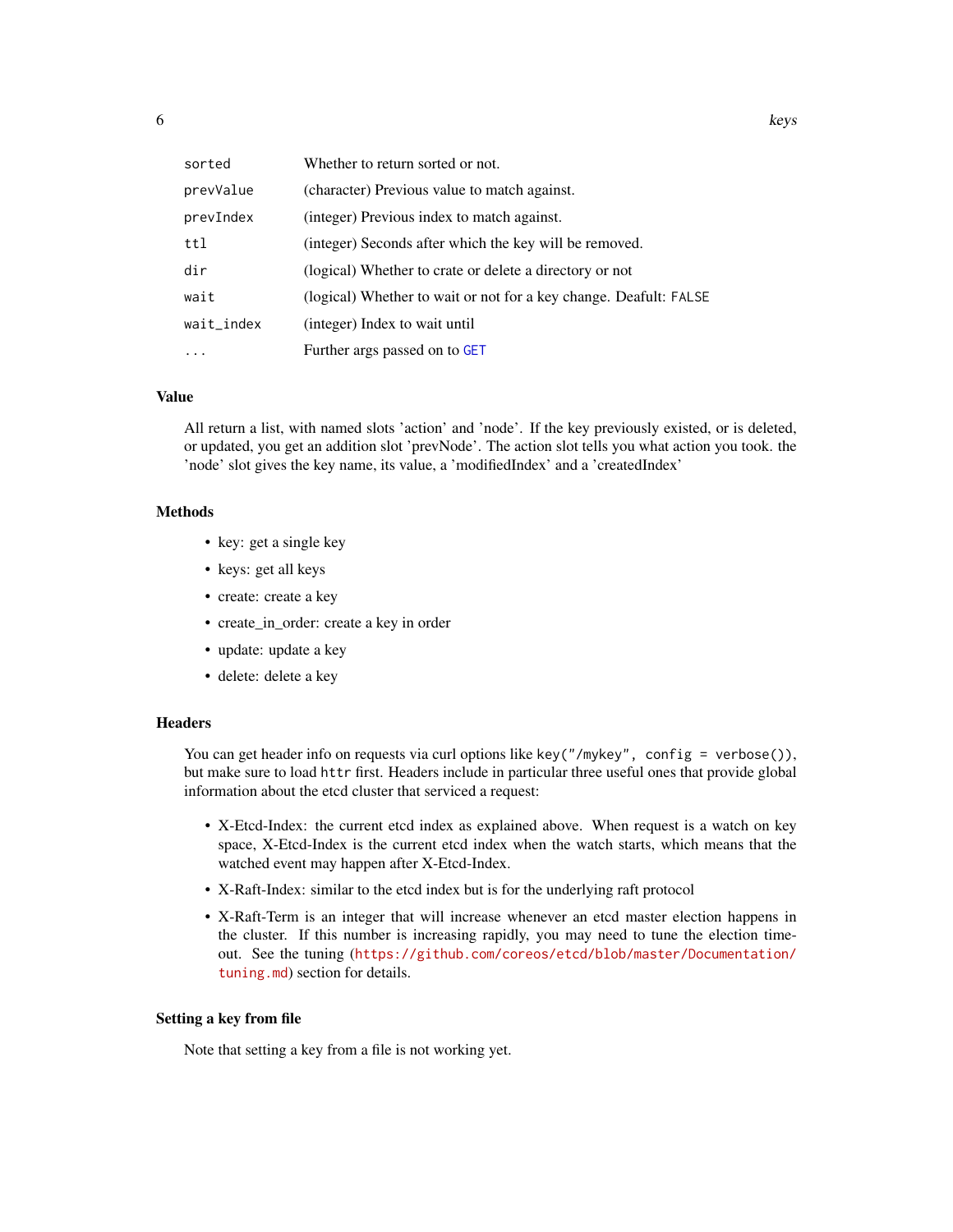keys 7

#### Examples

```
## Not run:
# make a client
cli <- etcd()
# Make a key
cli$create(key="/mykey", value="this is awesome")
cli$create(key="/things", value="and stuff!")
## use ttl (expires after ttl seconds)
cli$create(key="/stuff", value="tables", ttl=10)
# Make a directory
cli$create(key="/mydir", dir = TRUE)
# List a directory
cli$key("/mydir")
# Make a key inside a directory
cli$create("/mydir/key1", value = "foo")
cli$create("/mydir/key2", value = "bar")
# List again, now with two keys
cli$key("/mydir")
# Delete a directory
cli$delete(key="/mydir", dir = TRUE)
# Update a key
cli$update(key="/things", value="and stuff! and more things")
# Create an in-order key
cli$create_inorder("/queue", "thing1")
cli$create_inorder("/queue", "thing2")
cli$create_inorder("/queue", "thing3")
cli$key("/queue", sorted = TRUE, recursive = TRUE)
# List all keys
cli$keys()
cli$keys(sorted = TRUE)
cli$keys(recursive = TRUE)
cli$keys(sorted = TRUE, recursive = TRUE)
# List a single key
cli$key("/mykey")
cli$key("/things")
# Waiting
## Wait for a change via long-polling
## in another R session, load etseed, then run the 2nd line of code
# cli$key("/anewkey", wait = TRUE)
# cli$create("/anewkey", "hey from another R session")
## Wait for change from cleared event index
# cli$key("/anewkey", wait = TRUE, wait_index = 7)
# Delete a key
cli$create("/hello", "world")
```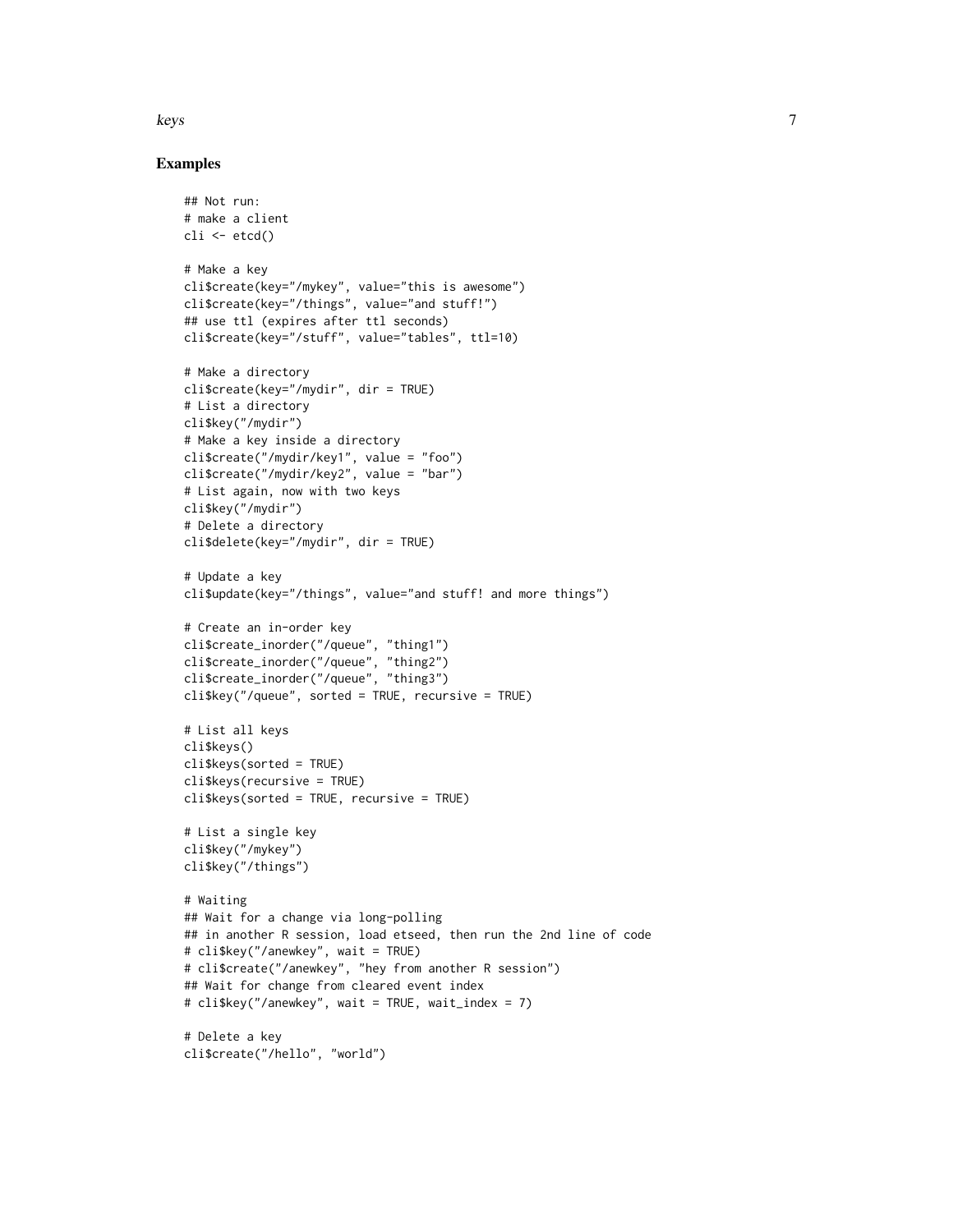#### <span id="page-7-0"></span>8 members and the state of the state of the state of the state of the state of the state of the state of the state of the state of the state of the state of the state of the state of the state of the state of the state of

```
cli$delete("/hello")
## Delete only if matches previous value, fails
cli$delete("/things", prevValue="two")
## Delete only if matches previous index
### Fails
cli$delete("/things", prevIndex=1)
### Works
cli$delete("/things", prevIndex=13)
# curl options
library("httr")
cli$keys(config = verbose())
# Hidden keys
## Create a hidden key using "_" at beginning
cli$create("/_message", "my hidden key")
## A key that's not hidden
cli$create("/message", "my un-hidden key")
## Call to root directory doesn't show the hidden key
cli$keys()
# Set a key from a file
# cat("hello\nworld", file = "myfile.txt")
# cli$create("/myfile", file = file)
```

```
## End(Not run)
```
<span id="page-7-1"></span>

members *Manage etcd members*

#### Description

Manage etcd members

#### Arguments

| id                      | (character) A member id       |
|-------------------------|-------------------------------|
| newid                   | (logical) new member id       |
| $\cdot$ $\cdot$ $\cdot$ | Further args passed on to GET |

#### Details

Be careful with these commands

#### Value

Logical or a list, see Methods for what each returns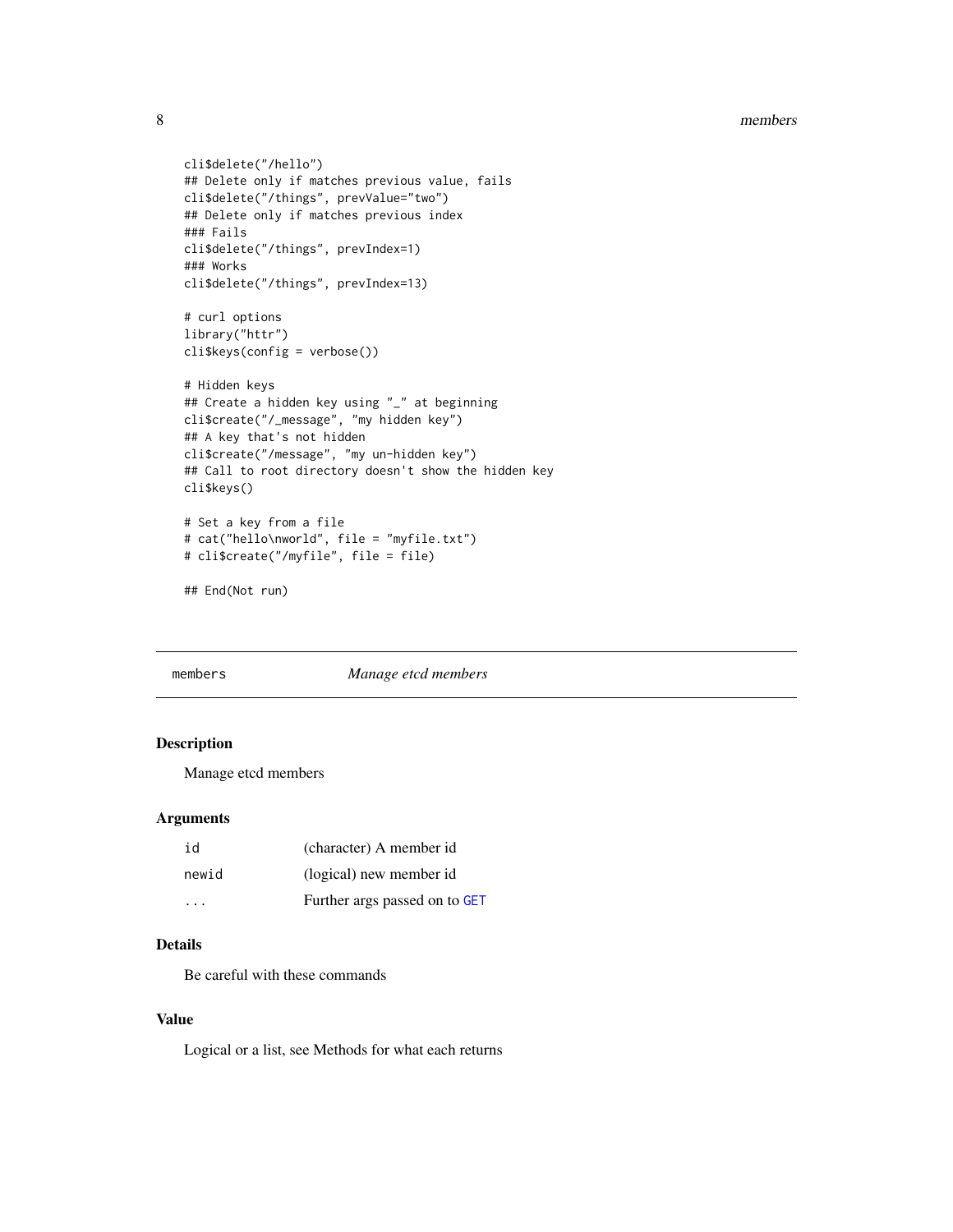#### <span id="page-8-0"></span>metrics **9**

#### Methods

- member\_list: list all members, a list of members
- member\_add: add a member, a list of info just added
- member\_change: change a member, may not be working quite yet
- member\_delete: delete a member, returns nothing on success

#### Examples

```
## Not run:
Sys.setenv(ETSEED_USER = "root")
Sys.setenv(ETSEED_PWD = "pickbetterpwd")
# make a client
cli <- etcd()
# list members
cli$member_list()
# add a member
# cli$member_add("http://10.0.0.10:2380")
# change a member - not sure this is working...
## mms <- cli$member_list()
## cli$member_change(mms$members[[1]]$id, "http://10.0.0.10:8380", config=verbose())
# delete a member
# mms <- cli$member_list()
# cli$member_delete(mms$members[[1]]$id)
## End(Not run)
```
<span id="page-8-1"></span>metrics *Get etcd metrics*

#### Description

Get etcd metrics

#### Arguments

| pretty | (logical) Print easier to read with newlines, or as a single string. Default: TRUE |
|--------|------------------------------------------------------------------------------------|
| .      | Further args passed on to GET                                                      |

#### Value

Prints a human readable text representation to console of the metrics of your etcd cluster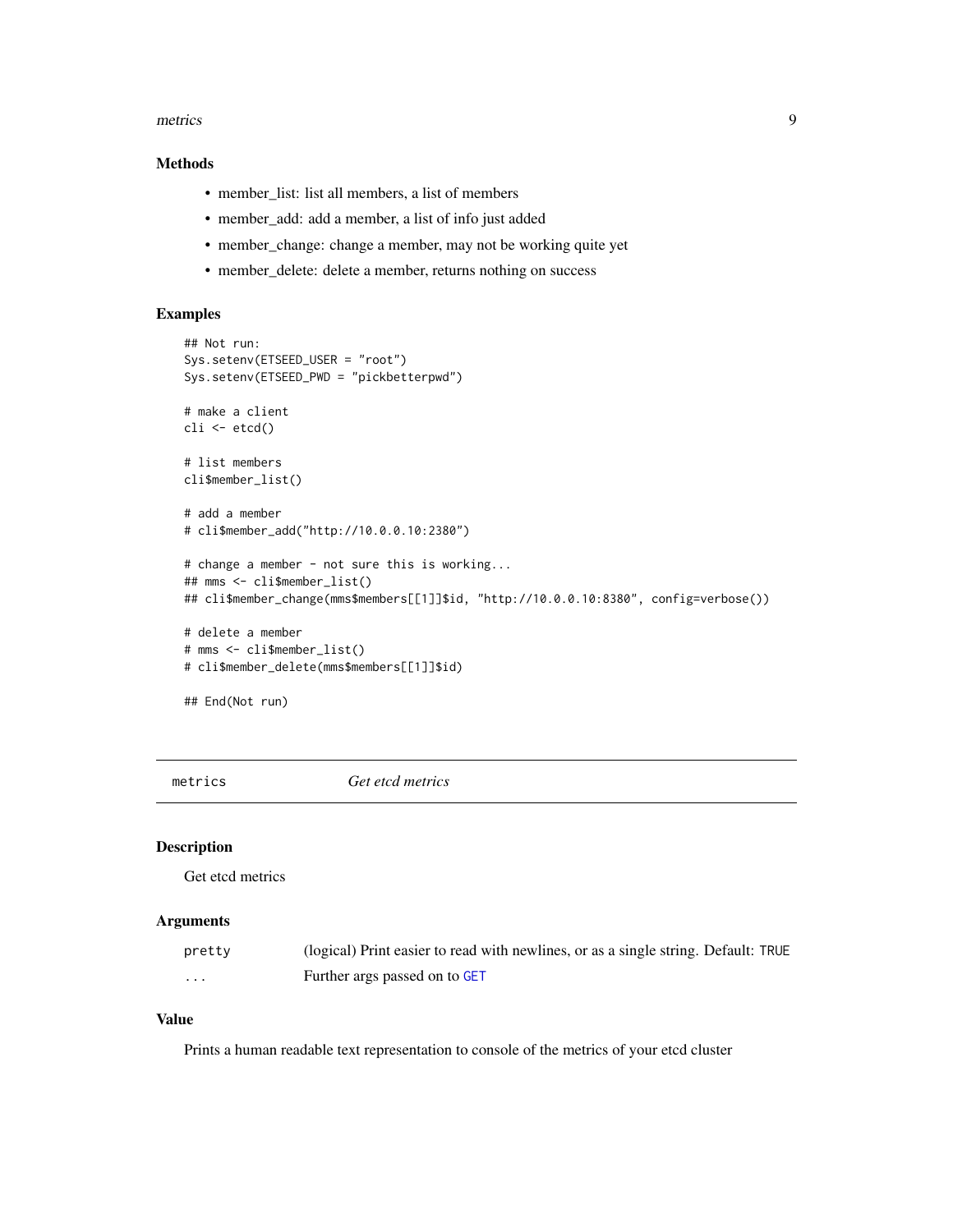#### Examples

```
## Not run:
# make a client
cli <- etcd()
cli$metrics()
cli$metrics(pretty = FALSE)
## End(Not run)
```
#### <span id="page-9-1"></span>roles *etcd authentication - roles*

#### Description

etcd authentication - roles

#### Arguments

| role                | (character) Role to act upon                                                |  |  |  |
|---------------------|-----------------------------------------------------------------------------|--|--|--|
| perm_read           | Read permission to set                                                      |  |  |  |
| perm_write          | Write permission to set                                                     |  |  |  |
| grant_read          | Grant read permission to set                                                |  |  |  |
| grant_write         | Grant write permission to set                                               |  |  |  |
| revoke read         | Revoke read permission to set                                               |  |  |  |
| revoke write        | Revoke write permission to set                                              |  |  |  |
| auth_user, auth_pwd |                                                                             |  |  |  |
|                     | (character) Username and password for the authenticated user, the root user |  |  |  |
| $\ddots$            | Further args passed on to GET, PUT, or DELETE                               |  |  |  |

#### Value

see return for each method

#### Methods

- role\_list: list roles, a list of roles
- role\_add: add a role, returns a list on success
- role\_get: get a role by name, a list of details for the role
- role\_delete: delete a role by name, nothing returned on success

<span id="page-9-0"></span>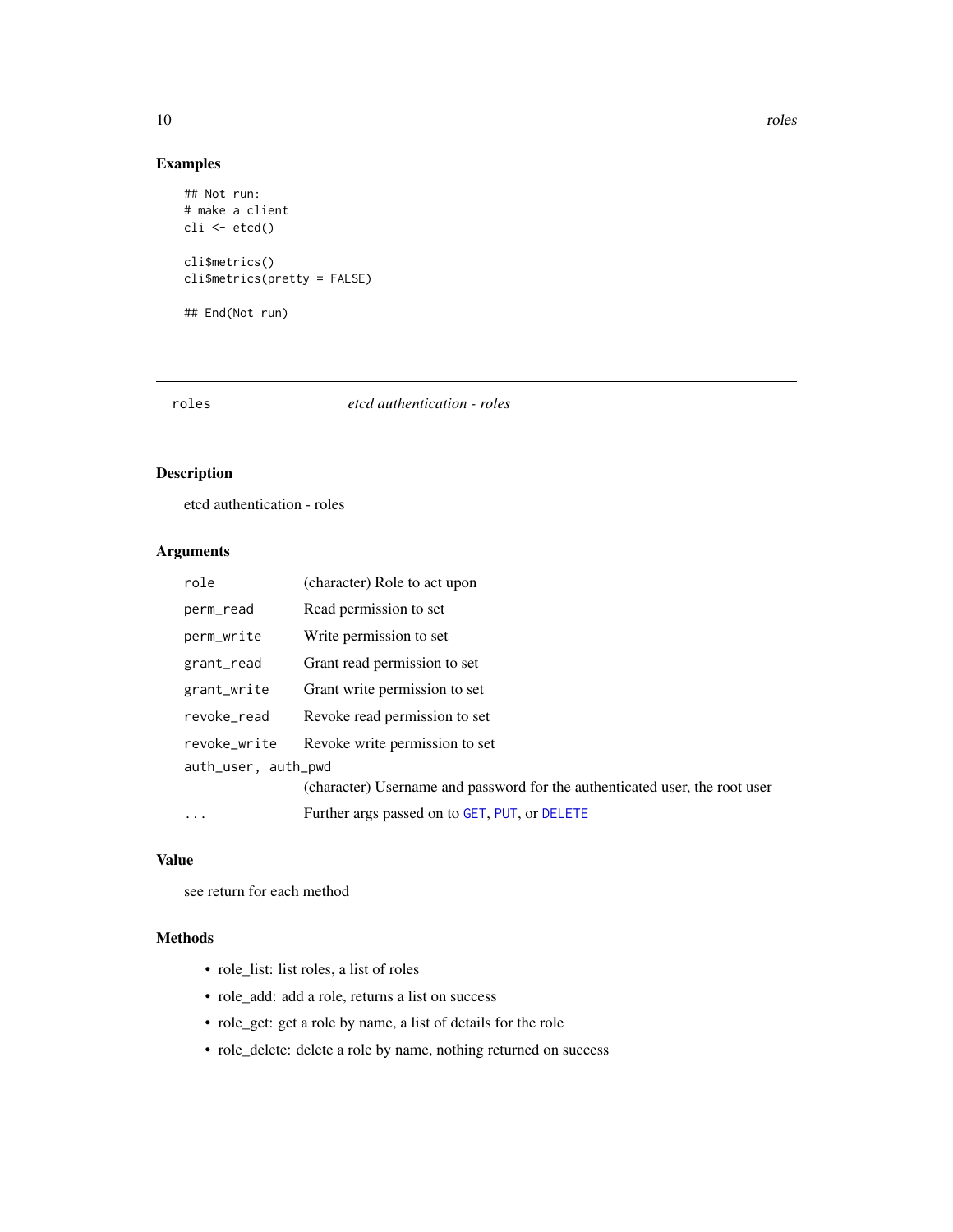#### <span id="page-10-0"></span>stats and the state of the state of the state of the state of the state of the state of the state of the state of the state of the state of the state of the state of the state of the state of the state of the state of the

#### Examples

```
## Not run:
# make a client
\operatorname{cli} <- \operatorname{etcd}()# Add role
#perms <- list(fun = list(kv = list(read = "/message/*")))
#cli$role_add(role = "fun", perm_read = perms, auth_user="root",
# auth_pwd="pickbetterpwd")
# List roles
cli$role_list()
# Get a single role
cli$role_get("root")
cli$role_get("fun")
# Delete role
cli$role_delete("fun", "root", "pickbetterpwd")
# Update a role
### FIXME - still working on this
## First, create
# cli$role_add("stuff", perm_read = "/message/*", perm_write = "/message/*",
# auth_user = "root", auth_pwd = "pickbetterpwd")
## udpate
# "xxx"
## get
# cli$role_get("stuff")
## End(Not run)
```
<span id="page-10-1"></span>stats *Get etcd statistics*

#### Description

Get etcd statistics

#### Arguments

| which  | (character) one of leader (default), self, or store      |
|--------|----------------------------------------------------------|
| pretty | (logical) parse text to an R list, or not. Default: TRUE |
| .      | Further args passed on to GET                            |

#### Value

Prints a human readable text representation to console. If pretty = TRUE (default), retunrs a list, but if pretty = FALSE returns JSON data.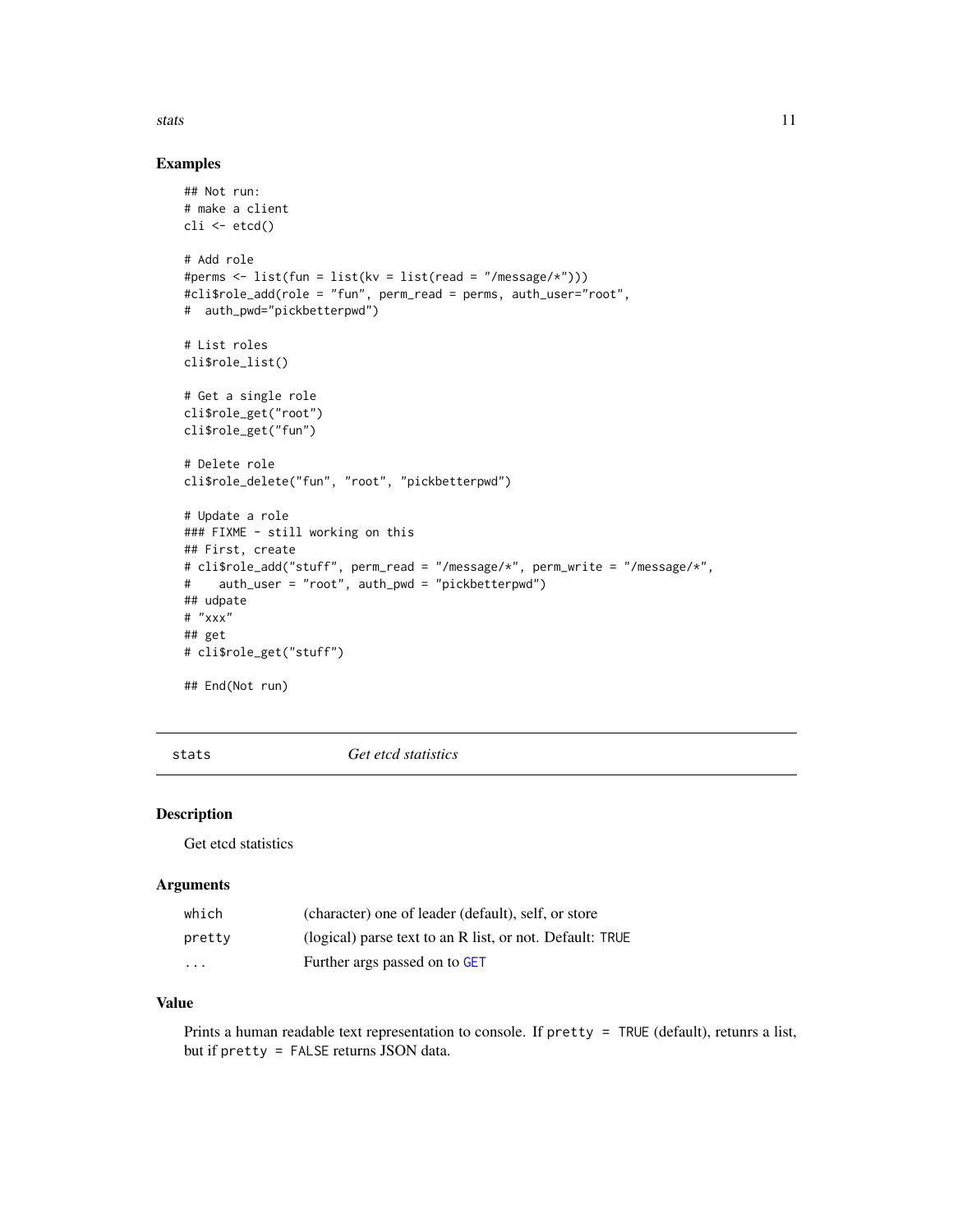#### Examples

```
## Not run:
# make a client
cli \leftarrow etcd()# leader stats
cli$stats()
# self stats
cli$stats("self")
# store stats
cli$stats("store")
# Prety or not
cli$stats(pretty = TRUE)
cli$stats(pretty = FALSE)
## End(Not run)
```
#### <span id="page-11-1"></span>users *etcd authentication - users*

#### Description

etcd authentication - users

#### Arguments

| user                | (character) User name to create/delete                                      |
|---------------------|-----------------------------------------------------------------------------|
| password            | (character) Password to give the new user                                   |
| roles               | (list/character vector) Roles to give the new user                          |
| auth_user, auth_pwd |                                                                             |
|                     | (character) Username and password for the authenticated user, the root user |
| $\cdots$            | Further args passed on to GET, PUT, or DELETE                               |

#### Value

see return for each method

#### Methods

- user\_list: list users, a list of users
- user\_add: add a user, a list with slots user and roles
- user\_get: get a user by name, a list with slots user and roles (if any exist)
- user\_delete: delete a user by name, returns nothing on success

<span id="page-11-0"></span>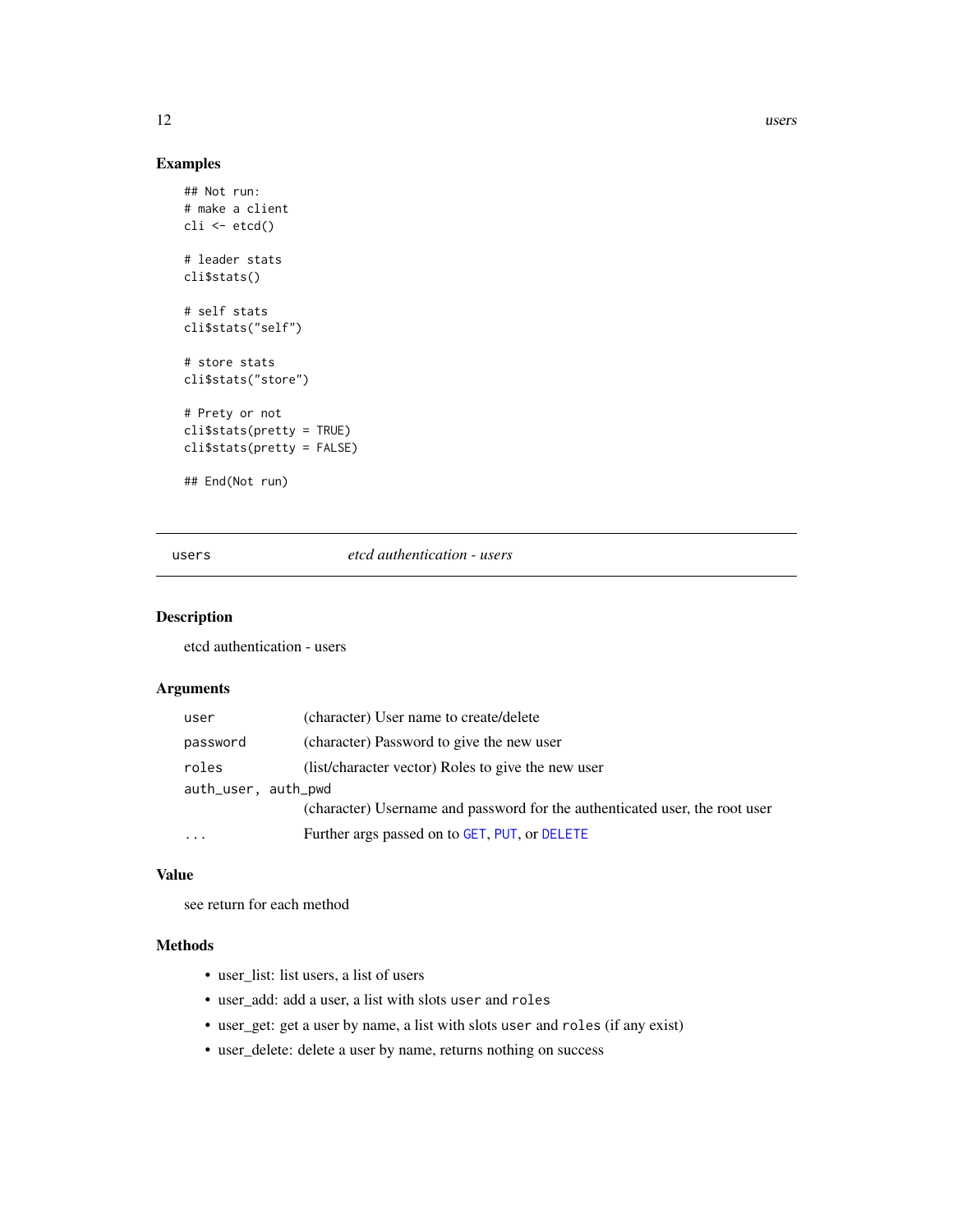#### $\mu$ users  $\mu$  13

#### Examples

```
## Not run:
# make a client
cli \leftarrow etcd()# Add user
cli$user_add("jane", "janepwd", "root", "pickbetterpwd")
# List users
cli$user_list()
# Get a single user
cli$user_get("root")
cli$user_get("jane")
# Delete user
cli$user_delete("jane", "root", "pickbetterpwd")
```
## End(Not run)